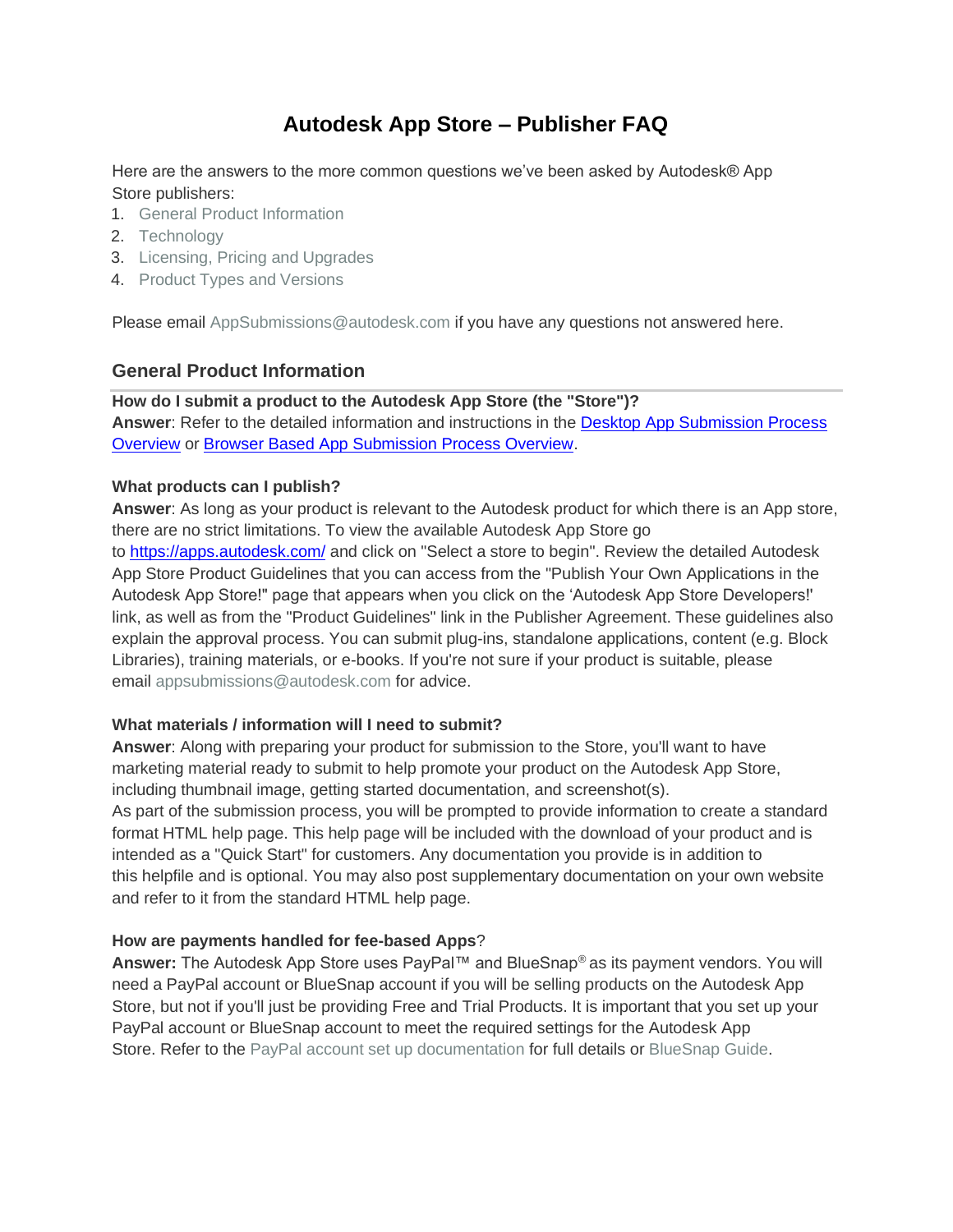#### **Is there a limit to how many products I can put in the Store?**

**Answer**: No. However, each product you post should be unique.

#### **Is there a cost to participate in the Store?**

**Answer**: For now there is no fee to have your products published on the Autodesk App Store, although that could change in the future. In the Publishers Agreement you will see (sections 1.8 and 4.3) reference to "Commission". At some point in the future Autodesk may take a commission that could be up to 30% - but for now Autodesk is taking zero commission on the sales of your products using the Autodesk App Store.

#### **What customer data do I receive when my app is downloaded?**

**Answer**: Once the app is downloaded then specific user information can be obtained after 48 hours from the "Apps" page in the App Store by clicking on "Export Download Record" button. You can find "Export Download Record" by navigating to "Publisher Corner" under your profile menu. Switch to "Apps" tab. "Export Download Record" button is located at the bottom of "General Statistics" page. For paid and subscription Apps publishers also receive notification and payment data directly from PayPal and BlueSnap.

# <span id="page-1-0"></span>**Technology**

#### **How do I edit/update products or information?**

**Answer**: The process to update/edit an App is described in the [Desktop App Submission Process](https://damassets.autodesk.net/content/dam/autodesk/www/adn/pdf/desktop-app-submission-process-overview.pdf) [Overview](https://damassets.autodesk.net/content/dam/autodesk/www/adn/pdf/desktop-app-submission-process-overview.pdf) or [Browser Based App Submission Process Overview. S](https://damassets.autodesk.net/content/dam/autodesk/www/adn/pdf/browser-based-app-submission-process-overview.pdf)ee "Editing an existing app".

#### **Is there a standard installer format I must use?**

**Answer**: If your product follows our guidelines for content and plug-ins, we will create the installer for you. For details on the format needed to use the standard installer template please see the guidelines and requirements described in the applicable product information document - Autodesk® AutoCAD® and verticals, Autodesk® Revit®, Autodesk® Inventor®, Autodesk® Vault® and etc. Autodesk will create the installer for you and will contact you if there are any issues or questions.

#### **How do I delete a product?**

**Answer**: Click on the 'Delete' link next to the product you wish to delete in your Publisher Corner dashboard.

# <span id="page-1-1"></span>**Licensing, Pricing and Upgrades**

#### **Does Autodesk provide copy protection or licensing systems for my product?**

**Answer**: No. Copy protection or license management is the responsibility of the Publisher. This applies to both trial versions and purchased products. Whatever system the publisher uses (if any), products in the App Store must be immediately usable by the Customer upon installation. If the product requires the customer to request a license that is not **immediately** delivered (e.g. if license requests are manually processed and not immediately generated via email or through an online system then the product must remain fully functional for a 'grace period' long enough to ensure that the product can be activated before the grace period expires.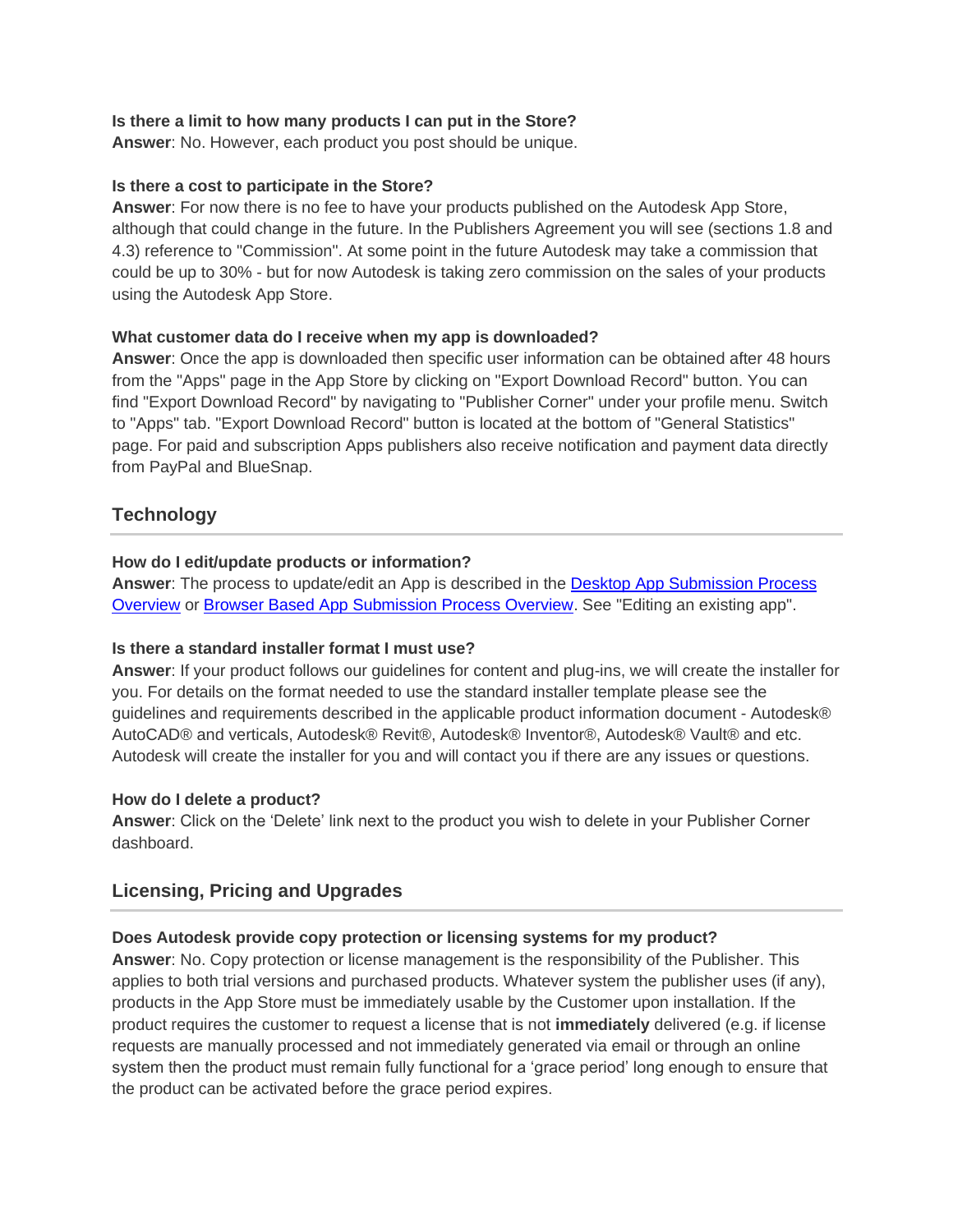#### **Can I use my own end user license agreement for my product?**

**Answer**: Autodesk provides a standard End User License Agreement (EULA) for products submitted by Publishers to the Autodesk App Store. You do not need to have your own EULA for the Store, but if you do, do not specify any terms and conditions that are inconsistent with the standard EULA for products you publish to the Autodesk App Store. Also, you are required to include the minimum terms and conditions listed in Exhibit A to your Publisher Agreement. If you must have additional terms (for example, if there are conditions on the use of free trials), then please be sure to document the fact clearly in the product description (on the product download page) or in the helpfile documentation. There is no mechanism to display custom EULAs in the standard installer dialog. We recommend that your app display your EULA in a dialog that appears the first time it is run.

# **How is (will) volume pricing be handled?**

**Answer**: The Autodesk App Store does not handle volume pricing directly, but there are two ways in which you can work with customers on volume:

(i) Publish "packs" of your product to sell specific volume quantities. Forexample:

- 5 pack
- 25 pack
- 50 pack, etc.

You will need to submit each "pack" as a separate product and put information on installation and licensing in the help file.

(ii) Provide information on the Product Download Page and/or help documentation inviting customers to contact you if they would like volume pricing.

# **Can I sell subscription/maintenance contracts for my product(s)?**

**Answer**: You can offer subscription/maintenance your product(s) in the Autodesk App Store. However, you will need to provide good documentation on what customers will receive from the purchase of subscription/maintenance.

(Note: Subscription/maintenance mentioned above means your own subscription/maintenance system. The Autodesk App Store does not provide a mechanism for you to tie your product to an Autodesk subscription account).

# **Can I sell upgrades through the Autodesk App Store?**

**Answer**: The Autodesk App Store doesn't allow you to charge a special upgrade price for your product at this time. However, this functionality may be added in the future.

# <span id="page-2-0"></span>**Product Types and Versions**

# **Can I sell products that work with older versions of an Autodesk product?**

**Answer**: Your product must be compatible with the current product versions supported by the Autodesk App Store. You may additionally include versions of your product that are compatible with earlier versions than this, but there is no mechanism for you advertise this capability other than via a comment in the product description or in its helpfile.

# **Where do I indicate my product version?**

**Answer**: There are two places to specify product version information: